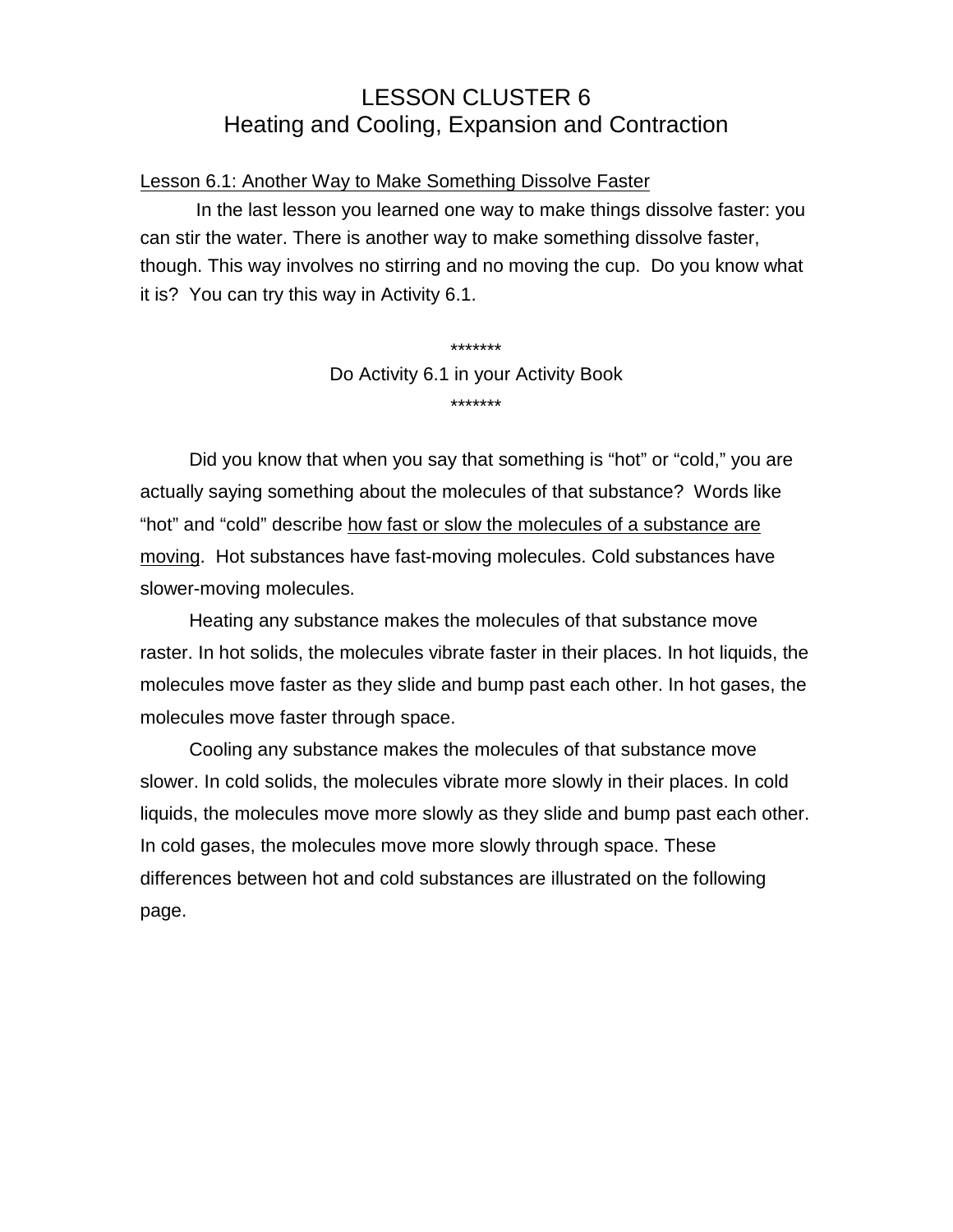



*1. Cold solids: Molecules vibrate slowly in place.*2. *Hot solids: Molecules vibrate quickly in place.*



*3. Cold liquids: Molecules slide and bump slowly past each other.*



*4. Hot liquids: Molecules move fast as they slide and bump past each other.*



*5. Cold gases: Molecules move slowly through space.*



*6. Hot gases: Molecules move fast through space.*

Now let's try using these ideas to explain why the candy dissolved faster in hot water. We will talk about the cold water, then the hot water. We will answer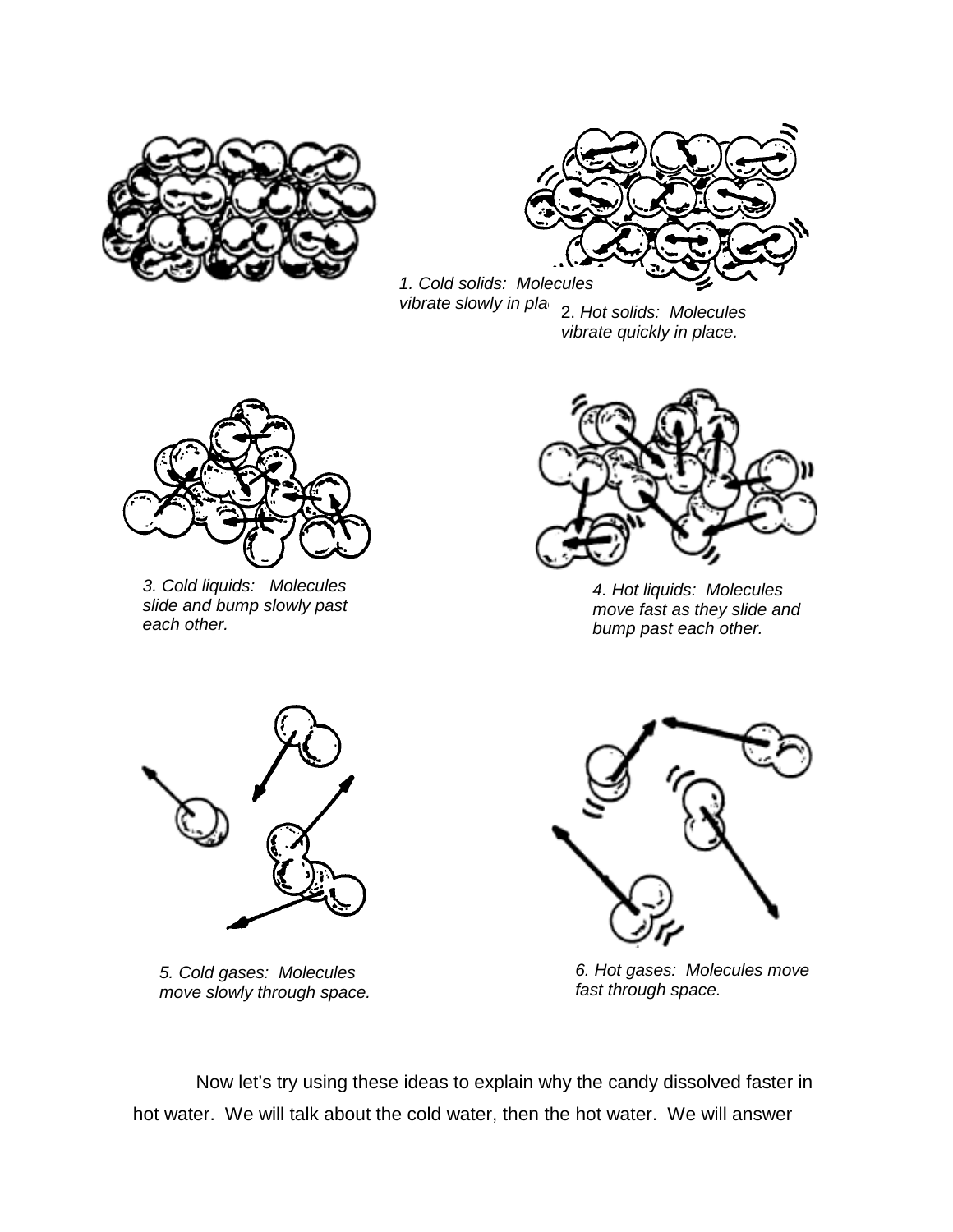the question about substances and the question about molecules for each temperature of water.

In the cold water the candy (substance) dissolved slowly because the water molecules were moving slowly as they knocked off molecules from the pieces of candy.

In the hot water the candy dissolved faster because the water molecules were moving faster and hit the candy more often. That made them knock the molecules off the pieces of candy more quickly.

Did the explanation about hot water answer both the question about substances and the question about molecules? Find the parts of the explanation that answer each question.

When molecules are moving faster they make substances dissolve faster. Fastmoving molecules cause other effects, too. You will learn about one of those other effects in the next three lessons.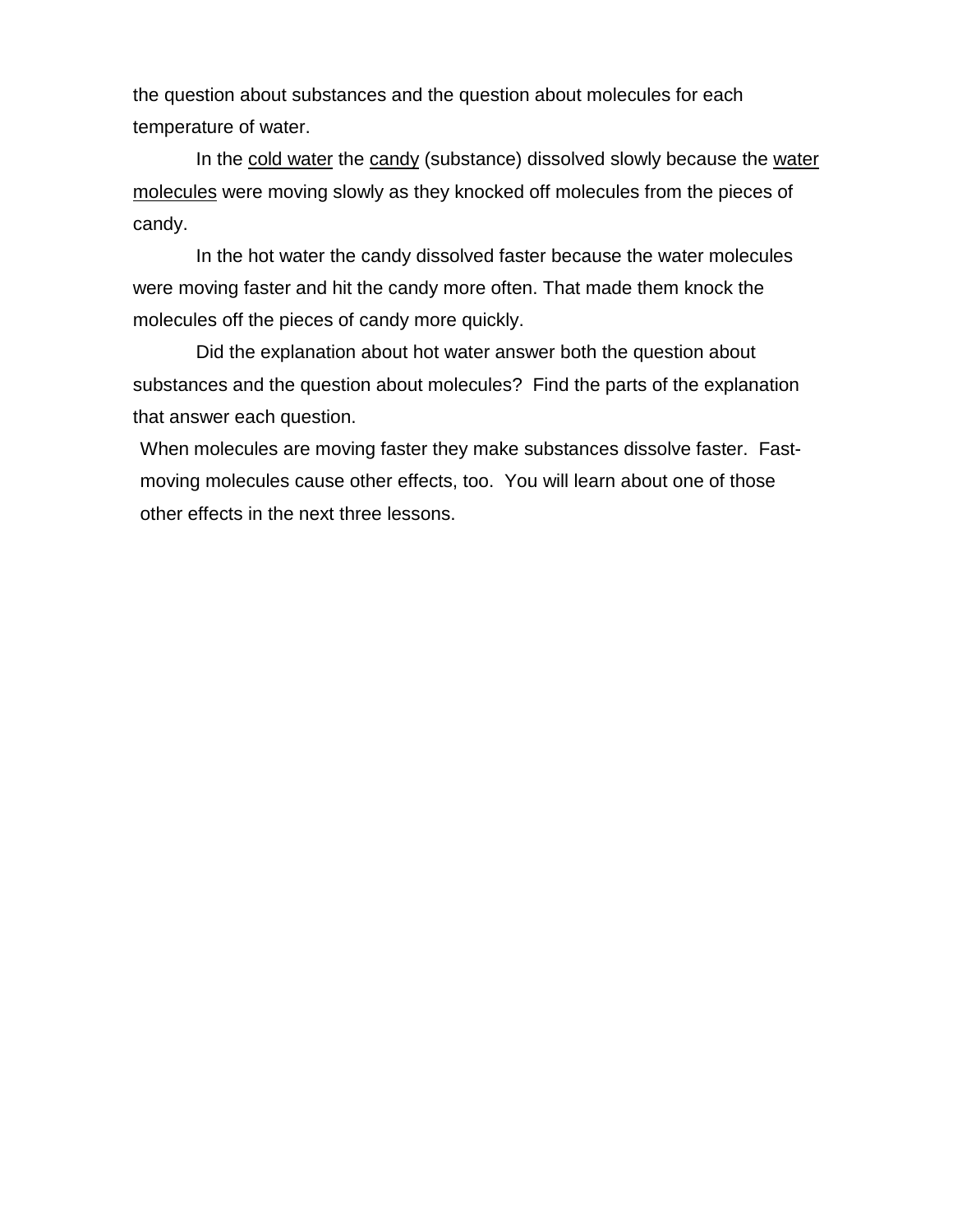#### Lesson 6.2: Heating Solids

Heating a solid, such as a metal ball, makes the molecules vibrate faster. This fast vibration makes the ball feel hot when you touch it. The fast vibration of the molecules has another effect, too, one that is harder to see or feel. When the molecules vibrate faster they actually push each other a little farther apart.

So what happens when all the molecules of a solid push each other a little farther apart? The solid gets a little bigger, or expands. So heating solid objects makes the objects expand. This process is called thermal expansion ("thermal" means "with heat").

Let's try using these ideas to explain why a metal ball that barely fits through a ring won't go through the ring after it is heated. In this explanation we will talk about molecules first, then substances. As long as an explanation answers both questions, though, it is still a good explanation.

Heating the ball made the molecules of the metal vibrate faster, so they pushed each other farther apart. This made the metal ball expand (substance), so it would no longer fit through the ring.

Metal balls are not the only things that expand when heated. All solids expand when they are heated (unless heating causes some of the molecules to break up or makes the solid lose molecules). Concrete, rocks, metal objects, glass, and other solids all expand when they are heated. They all expand for the same reason, too. Their molecules move faster and push each other farther apart.

When solids cool, the molecules slow down. This allows the molecules to move closer together, so the solids contract. Solids expand when they are heated. They also contract when they are cooled; this process is called thermal contraction.

It is hard to see solids expand and contract because the molecules move only slightly farther apart or closer together. We have to measure the solids very carefully to tell that their size has changed.

Now try using what you know about thermal expansion and contraction to answer some questions about other situations where solids are heated or cooled.

Do Question Set 6.2 in your Activity Book

\*\*\*\*\*\*\*

\*\*\*\*\*\*\*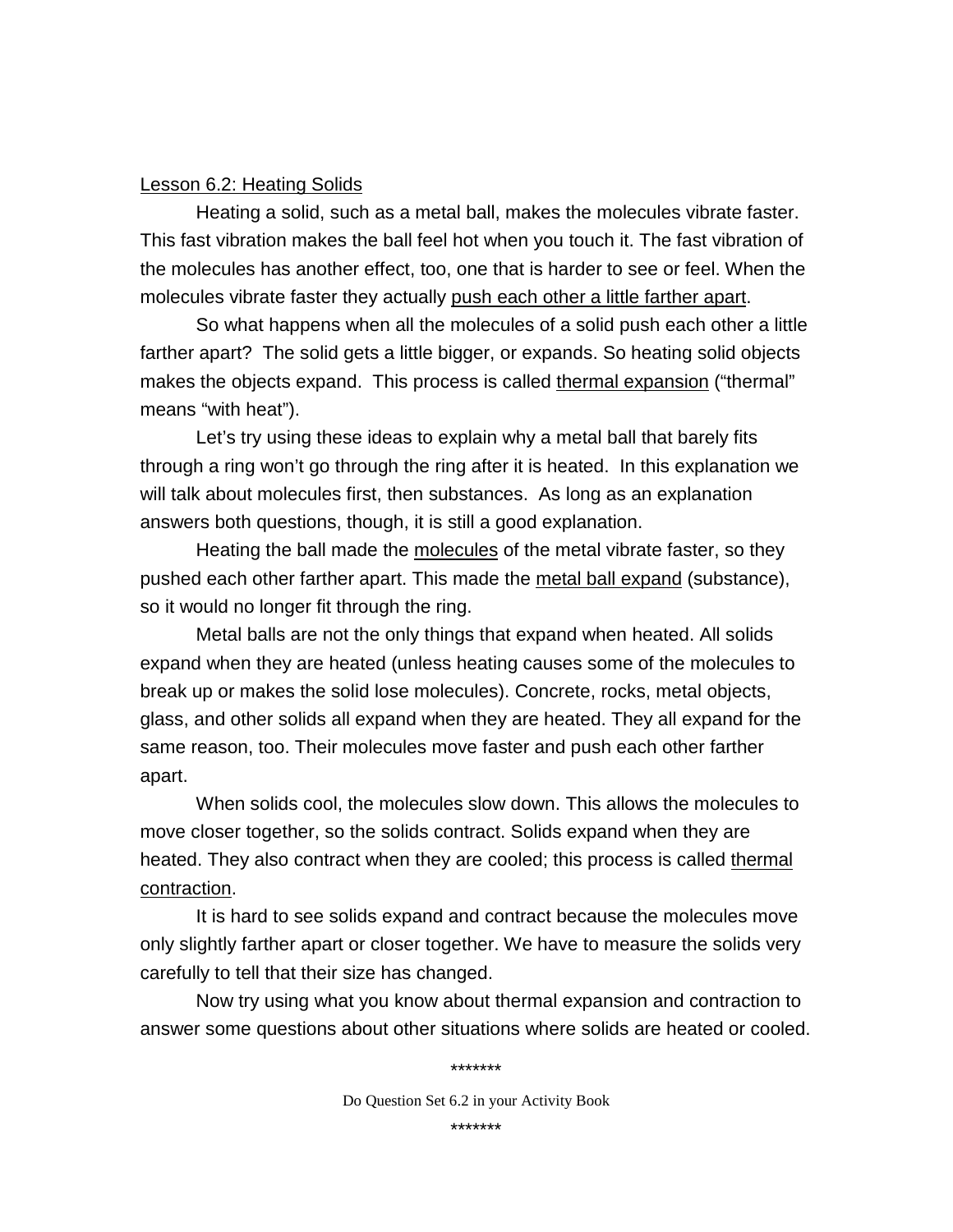### Lesson 6.3: The Thermometer

In the last two lessons you have learned that the molecules of all substances move faster when the substances are heated, and that solids expand when they are heated and contract when they are cooled. What about liquids? Do you think that they expand and contract the way solids do? Try Activity 6.3 and find out! \*\*\*\*\*\*\*\*

Do Activity 6.3 in your Activity Book \*\*\*\*\*\*\*\*

Could you explain why the column of the liquid in the thermometer rose and then fell? You know from Lesson 6.1 that the molecules of liquids move faster when the liquid is heated. That is one way that liquids and solids are alike.

Liquids and solids are also alike in another way. When the molecules move faster, they bump into each other harder and push each other farther apart. So just like solids, liquids expand when they are heated.

Liquids also contract when they are cooled. When the molecules of a liquid slow down, they move closer together. So liquids go through

thermal expansion and thermal contraction just as solids do.



*Heating makes the molecules of a liquid move faster and push each other farther apart*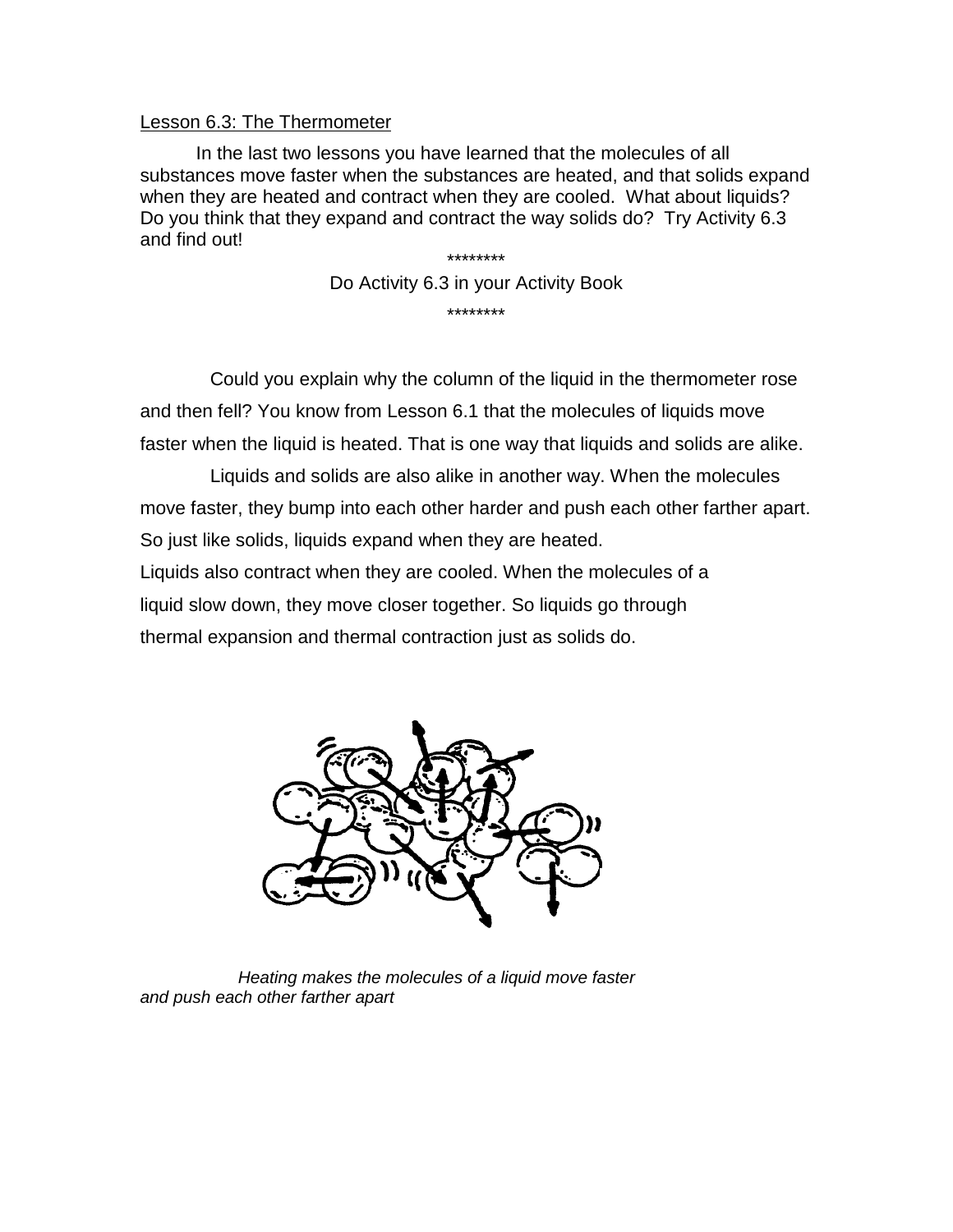

Now we can explain how the thermometer works. Compare the explanations below to the ones you wrote in your Activity Book. Did you answer the questions about substances and the questions about molecules in the same way as the explanations below?

When you place the bulb of the thermometer in hot water, the molecules of the colored liquid move faster and push each other farther apart. This causes the colored liquid to get larger or expand. The colored liquid expands up through the thermometer tube which gives a higher temperature reading.

When you place the bulb of the thermometer in cold water, the molecules of the colored liquid move slower and come closer together. This causes the colored liquid to get smaller or contract. The contraction makes the column of colored liquid move down toward the bulb. This gives a lower temperature reading.

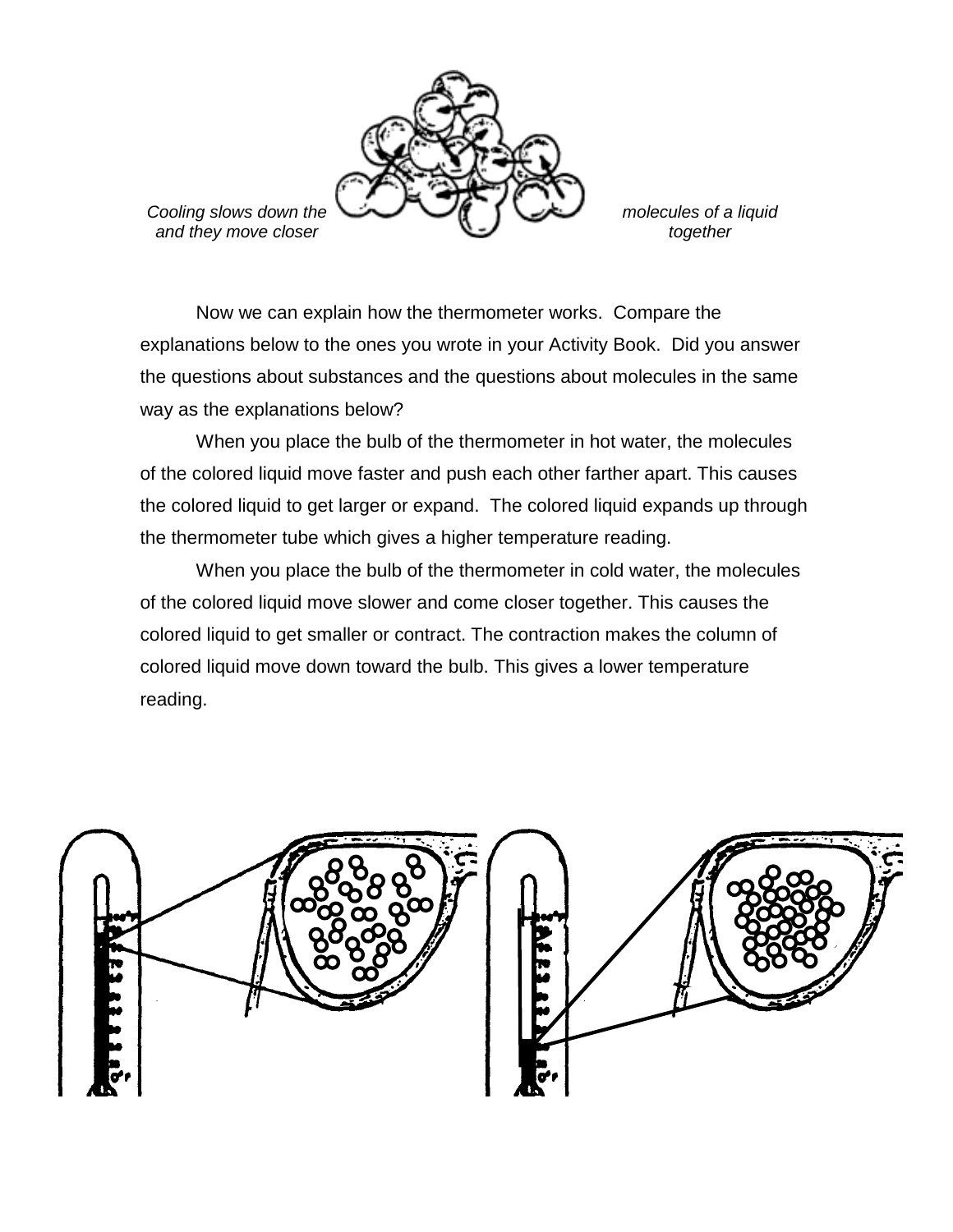#### Lesson 6.4: Gases and the Dancing Dime

Solids expand when they are heated and contract when they are cooled. So do liquids. It probably won't surprise you that gases act the same way. Gases also expand when they are heated and contract when they are cooled.

The molecules of a hot gas move faster than the molecules of a cold gas, so they hit each other harder and bounce harder off the sides of a container. This makes the molecules move farther apart and push the sides of a container outward.

Cooling is just the opposite. The molecules slow down, so they don't hit each other or the walls of a container as hard, and they move closer together.



Hot gases have fast-moving molecules that bounce farther apart



Cold gases have slow-moving molecules that stay closer together